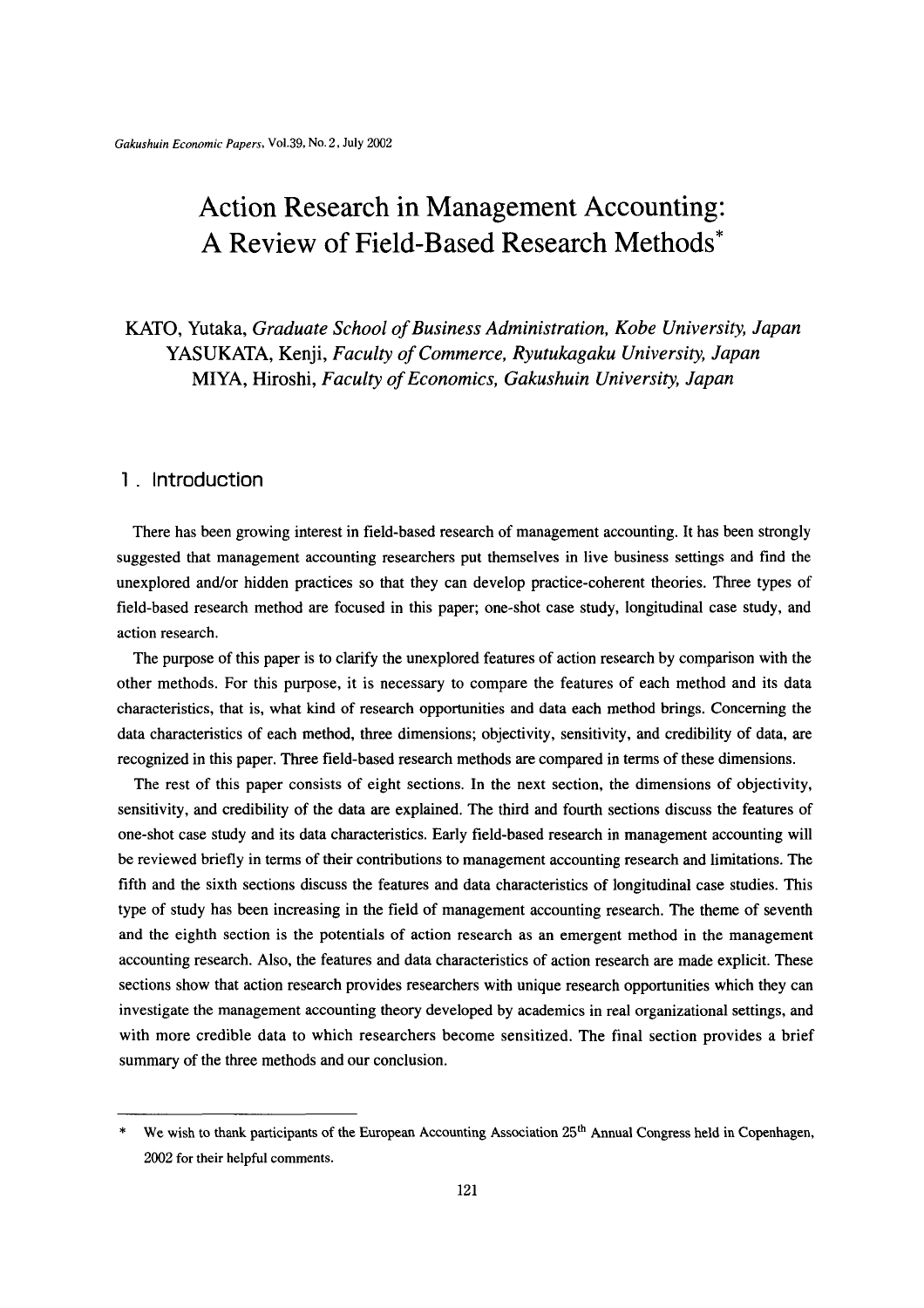# 2.Three Dimensions of Data Collected;Objectivity, Sensitivity, and Credibility of Data

 This paper discusses the three types of field-based research methods in with respect to three dimensions of data characteristics, namely, objectivity, sensitivity, and credibility of data. A research method should be selected in terms of the purpose of research. Hence, of importance is knowing the defining features of each method and what it brings to researchers when a research method is selected.

Objectivity means the researchers' ability to achieve a certain degree of distance from the research materials and to represent them fairly; the ability to listen to the words of respondents and to give them a voice independent of that of the researcher[Strauss and Corbin,1998]. Thus, in order to maintain objectivity, it is important that they do not have an infiuence on the research site's conditions, or, if they do, a minimal one.

 Sensitivity is defined as the ability to perceive subtle nuances and meanings in data[Strauss and Corbin, 1998]. Researchers' involvement in the organizational process enables them to assimilate the subtle meanings in data, which result in making important findings or building theories.

Credibility of data is a necessary condition for any kind of research. Findings or theories derived from more credible data should be strengthened. Thus, assessment of the data credibility of each method is indispensable for the selection of a certain method.

## 3. One-shot Case Study in Management Accounting; Early Studies

 Early field-based studies in management accounting research are characterized as"one-shot case studies". When conducting one-shot case studies, researchers act as interviewers in the research sites and gather data through interviews of the practices being studied. Typically, they retrospectively collect data at atime on what has happened or is happening in the organization.

Much of the effort in a one-shot case study has been devoted to finding "hidden practices" in certain organizations. These"hidden practices"explored encourage researchers to develop the general model of management accounting system so that it can be applicable to other organizations.

As is widely known, the initial ideas of ABC (activity based costing) were found through interviews of practices, and then, they were developed as a general model by academic efforts. For the purpose of developing the general model, the attention of these studies was primarily paid to the technical aspects of the system. Early field-based studies on ABC, for instance, were performed to define the scope of the system, to identify the important activities and an appropriate number of them, to select cost drivers, and to calculate ABC costs[e.g. Foster and Gupta, 1990; Cooper and Turney, 1990].

TCM (target cost management) was also explored through one-shot case studies[Kato, 1990a, 1990b, 1993]. At the early stage of the research on TCM, much effort was devoted to portray the procedure of target cost management, the calculation mechanism of target cost, linkage with profit planning and strategy, and support tools such as VE (value engineering).

One-shot case study has also been used to identify the factors that affect the implementation process of management accounting systems. Anderson $[1995]$ , for instance, investigated the ABC implementation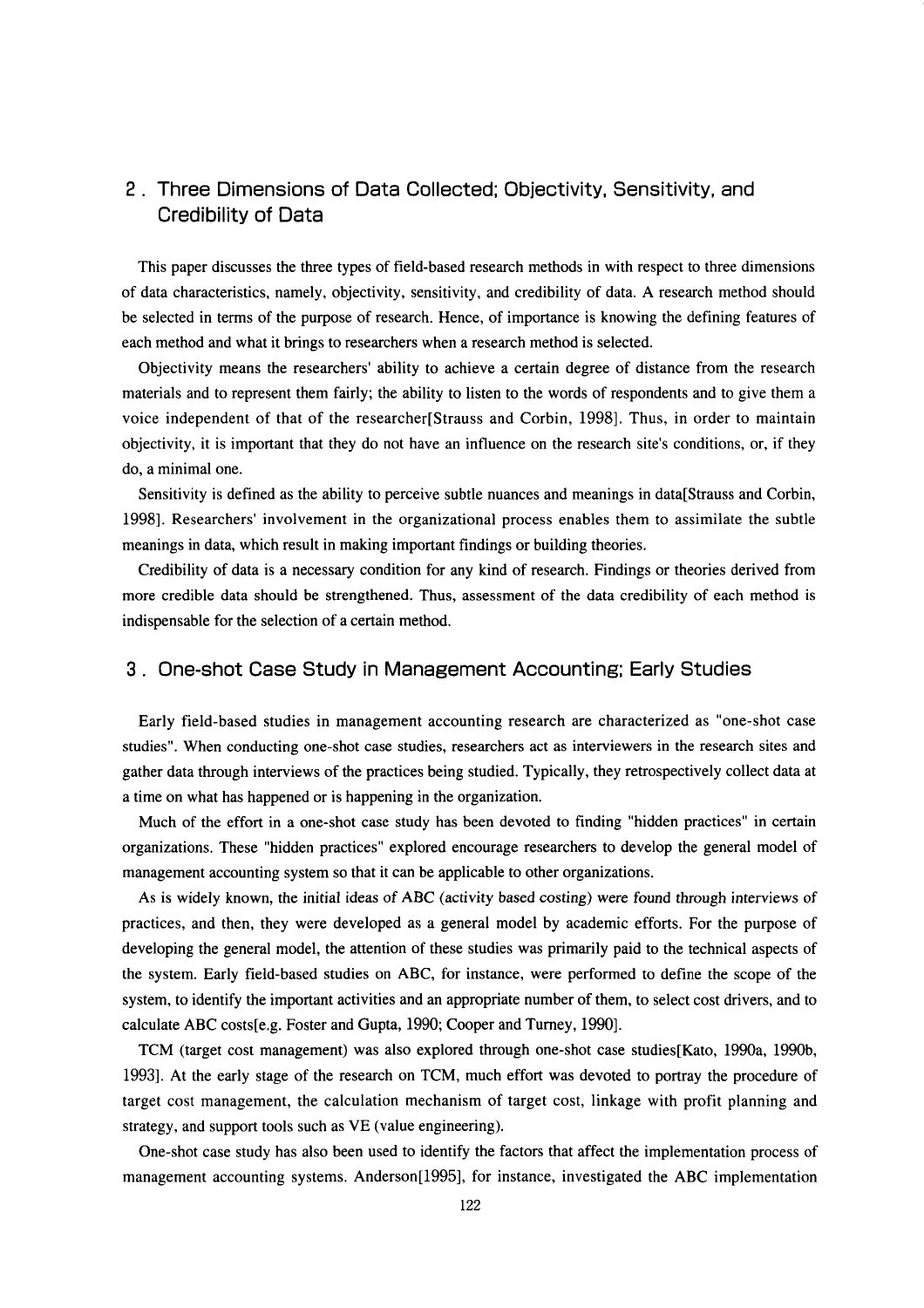Action Research in Management Accounting:A Review of Field-Based Research Methods (KATO and YASUKATA and MIYA)

process at General Motors. Research fbcus of this case study was on which factors were of critical importance to the implementation. She gathered data through ten retrospective interviews. This investigation was performed seven year after the implementation of ABC at General Motors. Based on the previous literature on implementation of MIS(management information system)and her retrospective interviews, she identified several factors that influenced the ABC implementation including competitive environment, pressure of cost reduction, and environmental uncertainty. Besides, she had only conducted participatory observation of an official meeting just once.

# 4.Data Characteristics of One-Shot Case Study

#### **Objectivity**

In one-shot case studies, researchers gather information and data on a single point in time. When interviewing, researchers ask interviewees for information on past phenomena or conditions. In this sense, any one-shot case studies are inevitably likely to be retrospective. In the retrospective case study, by its definition, researchers do not have an influence on the research site's conditions. Thus, the practice being investigated which consists of individual performances and words, events, and happenings can be viewed from the objective, external perspective of an outsider. This point of view enables researchers to achieve a certain degree of distance from the research materials. Hence it follows a high level of objectivity can be achieved in this type of study.

 Furthermore, in the retrospective one-shot case study, if later researchers want to reproduce a case study conducted before and exactly follow the same procedures, they should arrive at the same findings and conclusions as the previous case study did. This also implies that the one-shot case study attains high objectivity.

#### **Sensitivity**

 In contrast, sensitivity of the research is low. As researchers do not involve themselves in the organizational process, they cannot understand or realize the subtle nuances and meanings of voice or behavior of the people in the organization. This implies that the organizational process cannot be investigated from the insiders' point of view.

 In the context of management accounting research, while the extemal change such as introduction of a new management accounting system is observable from an external point of view, the internal change such as how the system affect the cost-consciousness of employees may not be perceived from the outsiders' perspective. It can be said that one-shot case studies retrospectively specify the factors that affect the organizational change, but do not trace the process of how the organization has changed. In Anderson's study[1995], it is questionable whether her single observation made major contributions to her 曲derstanding, because she could not observe longitudinal change derived from the implementation of ABC in the company.

#### Credibility of data

As Young[1999, p.82] looked back on his experiences of performing one-shot case studies, for instance,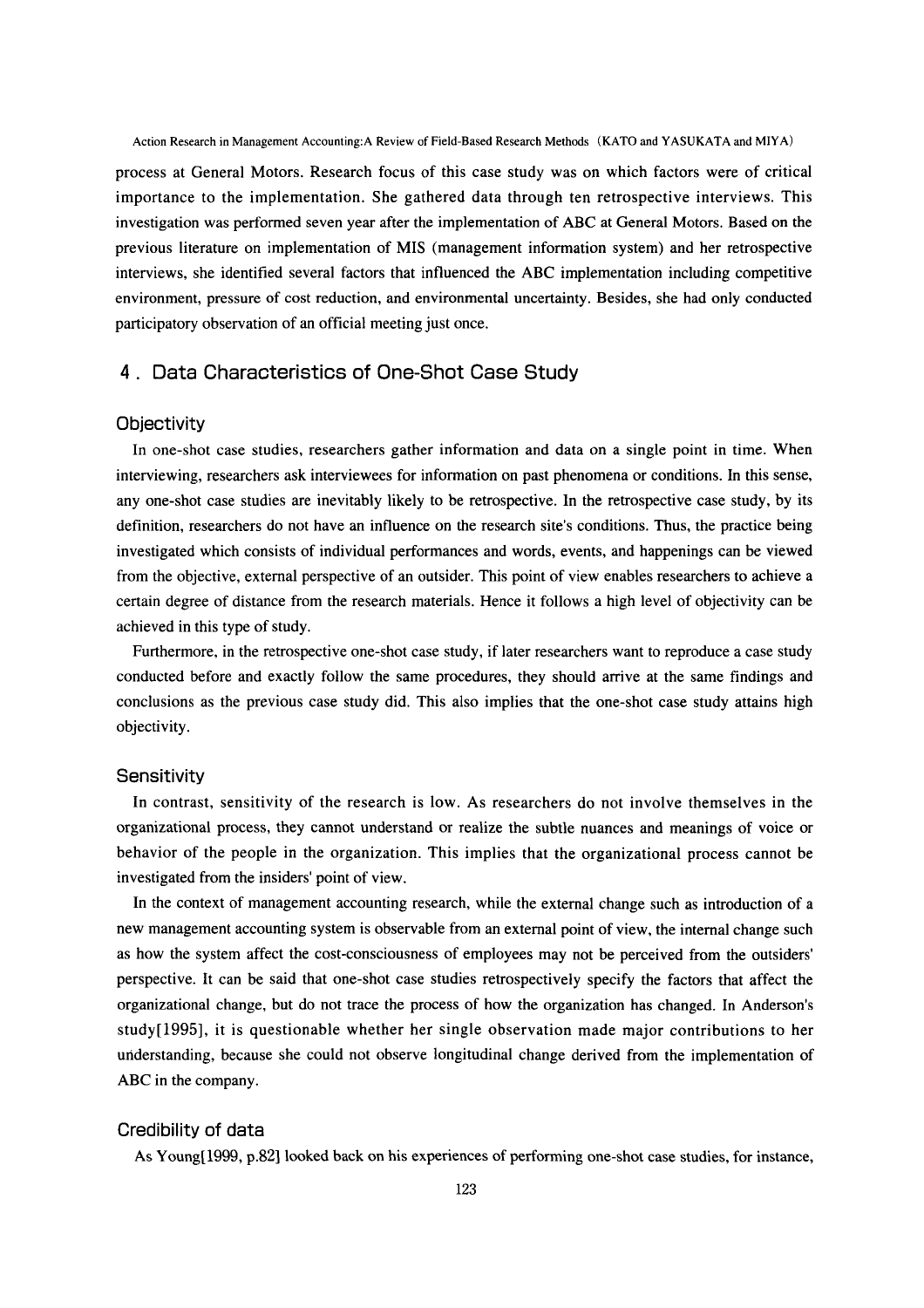post-study interviews with managers revealed that what some interviewees had told him was important was based on social desirability. That is, they told him what they thought he wanted to hear. His experience reminds the field researcher that he or she is considered as an outsider and what is truly happening in the organization may always be completely masked. Furthermore, it is almost impossible to make sure that the interviewees tell the researchers what truly occurs in the organization. Even if the interviewees tell the truth, they may only talk about a part of it that may mislead the researchers' understandings.

 Another danger is not only that the researchers surrender themselves to their own biases, but also they unconsciously accept interviewees'biases. In other words, the phenomena or events are seen through the eyes of the interviewees chosen, and the researchers may take the story as it was told.

The use of participants as key informants also raises the problems of identifying the "best" informants. It is also difficult to ensure that they correctly understand the researchers'queries and provide answers.

The inability in determining cause and effect relationship from reconstructed events is also said to be a significant limitation of one-shot case study[Leonard-Barton,1990]. Even though the participants in organizational process do not forget key events in these processes, the participant informant in a retrospective study may not have recognized an event as important when it occurred and thus may not recall it afterward.

#### 5. Longitudinal Case Study in Management Accounting; Recent Studies

 To overcome such limitations of one-shot case study, longitudinal, rea1-time study has been advocated. Longitudinal case study can provide more data and opportunities with researchers to track the cause and effect relationship[Leonard-Barton, 1990]. Usually, the purest form of longitudinal case study is not feasible, like in a true ethnographic, participatory observation methodology. Researchers could visit the research site only once or twice a week at most. Therefore, shortly after events occur, most of the data are obtained through retrospective interviews or archives. However, the longitudinal case study with a series of multiple interviews about recent events offers the obvious benefit of access in real time to current events, and thereby increases the likelihood that the researchers can accurately determine the sequence and nature of events. Moreover, there are many opportunities to collect data through personal observation at meeting and training sessions.

In the management accounting research, some recent studies tend to take a form of longitudinal case study. Some researchers conduct participatory observation for months or, sometimes, even years[Briers and Chua, 2001; Lind, 2001], and some, like ethnographers, participate in an organization as a full-time worker for several months[Nandhakumar and Jones, 2001; Uddin and Hopper, 2001]. The research focus that is common to these longitudinal case studies is on the process of organizational change and accounting system implementation.

 Briers and Chua[2001】, for instance, conducted a seven-year-long longitudinal case study and investigated the process of accounting change, and ABC implementation, in an Australian manufacturing company. On-going data on how participants had thought and acted were longitudinally gathered in an ethnographic way, through 137 days of informal participant observations, 43 attendances at formal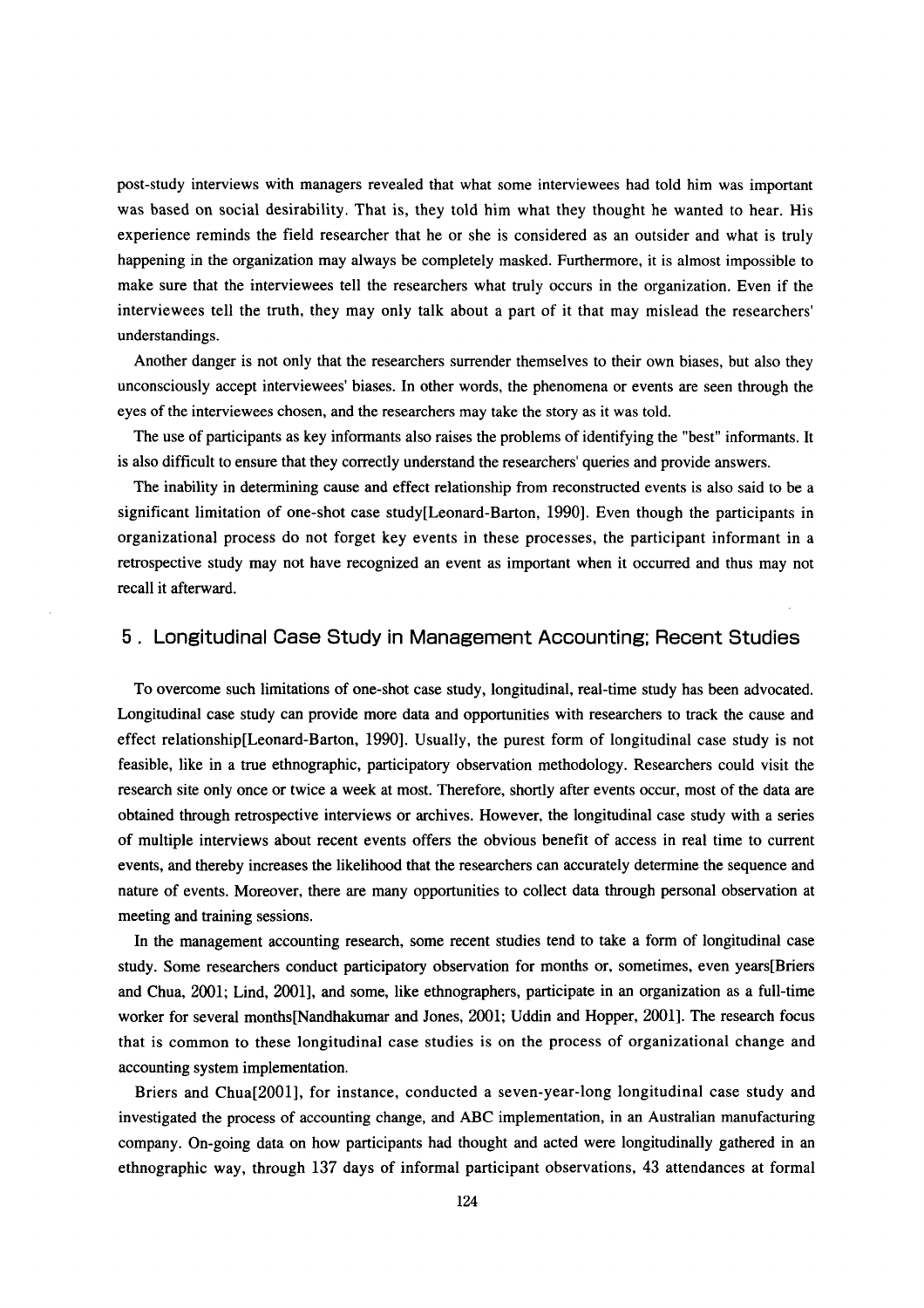Action Research in Management Accounting:A Review of Field-Based Research Methods (KATO and YASUKATA and MIYA)

meetings,91 interviews, intemal documents, and public archives. They revealed that, based on the"actor network" theory, the process of accounting change was also driven by some participants' faith in ABC and their network, while previous studies, if anything, had emphasized the rational dimension of accounting change, for example, need for more precise cost calculation. This study shows that the actor network in an organization as the cause can also explain the accounting change as effect.

# 6.Data Characteristics of Longitudinal Case Study

#### **Objectivity**

While performing the longitudinal case study, researchers gather data several times through active fieldwork such as interviews and participatory observations during the research. This method offers researchers more opportunities to directly observe the process of organizational change and its consequences.

This might, however, influence the organizational process being studied. Researchers might be asked for some comments or advice on the process during interview or observation, even though they try to merely be an observer and interviewer in the process being studied.

Especially in the ethnographical approach, researchers' involvement might make it difficult for other researchers to reproduce the case study. Researchers enter into the field, namely, the organizational setting or practice and observe it in respect of their theoretical interest. What researchers think important and worth taking field note during research is not always important to other researchers. Thus, objectivity of the longitudinal case study is reduced compared with that of one-shot case study. Therefore, it can be said that researchers' objective point of view is not always maintained.

#### **Sensitivity**

At the sacrifice of a certain degree of objectivity, however, longitudinal case study enables researchers to see practices from subjective, intemal perspective of an insider. Especially when researchers conduct participatory observation in the ethnographic way, this method provides researchers with more opportunities to directly observe not only the change of management accounting system but also the change of organizational culture, values, politics, and way of thinking, Thus, sensitivity in longitudinal case study is slightly increased.

#### Credibility of data

 Data credibility is also enhanced in the longitudinal case study. Researchers can directly gather data through real-time participatory observation and interviews shortly after events occur. This enables researchers to ascertain whether an interviewee tells what truly happens in the organization. The data on phenomena or events are not only seen through lenses of interviewees, but through lenses of reseafchers.

 In longitudinal case study, most of the data were obtained through retrospective reports gathered shortly after events occur and real-time participatory observation. A longitudinal case study increases the likelihood that researchers can accurately trace the sequence of events and determine the nature of them. Primarily, more credible data on cause and effect relationship of organizational phenomena can be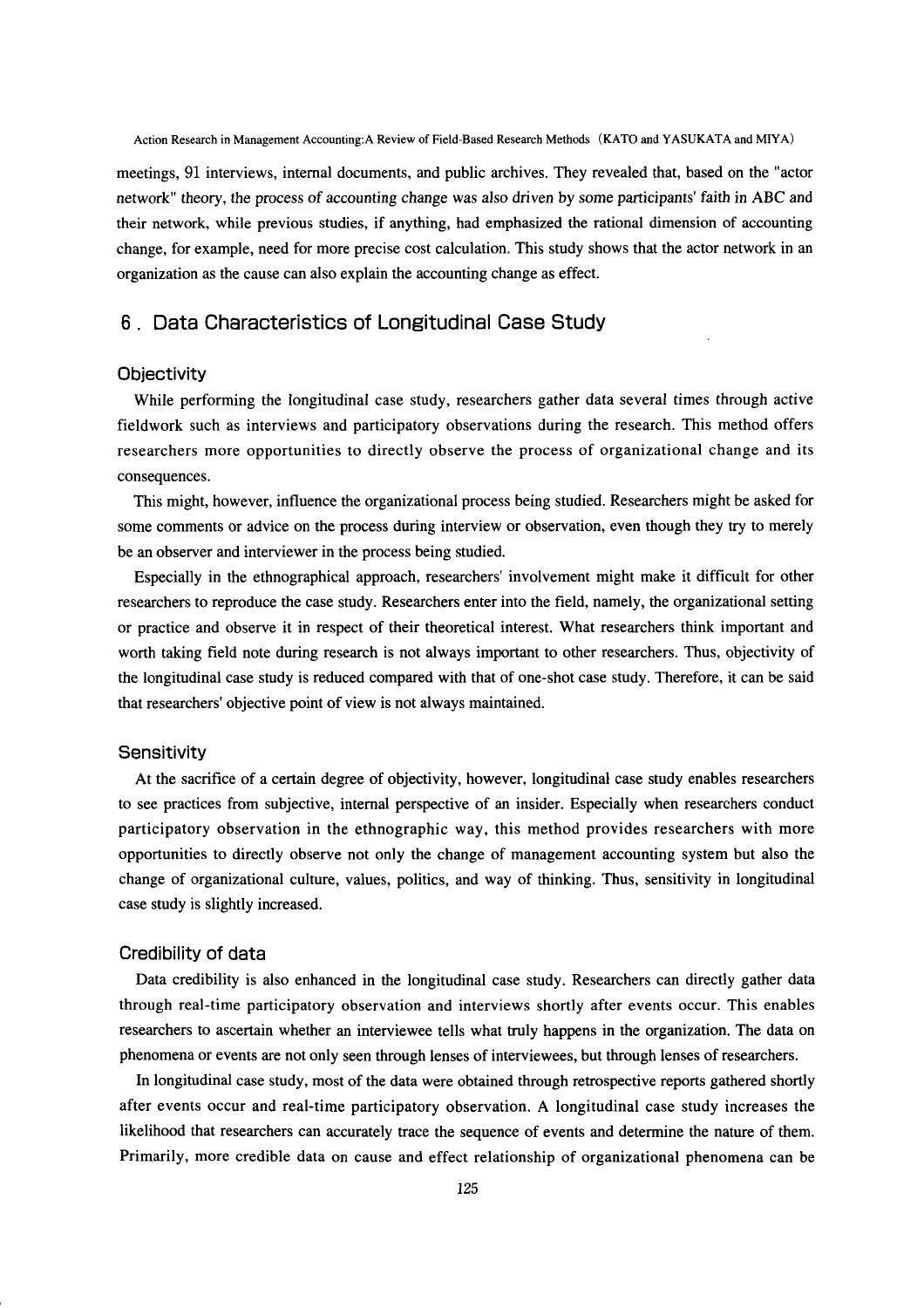obtained through this method.

# 7.Action Research in Management Accounting Research

The other type of field-based research - "action research" - has been emerging <sup>1</sup>. With this research method, researchers put themselves in an organizational process and act as clinicians or consultants.

Table 1 shows that one action research[Malmi, 1997] is found in the top journal of management accounting research. Malmi[1997] conducted 10-month-long action research and gathered data through participation as a consultant, follow-up visits, informal interviews, archival review, and discussion with managers.

| Year of | Journal     | <b>Author(s)</b> | No. of       | Data source(s)                              | <b>Type of</b>      |
|---------|-------------|------------------|--------------|---------------------------------------------|---------------------|
| Issue   |             |                  | sites        |                                             | research            |
|         |             |                  |              |                                             | (Period)            |
| 1988    | <b>AOS</b>  | Covaleski &      | $\mathbf{1}$ | In-depth interviews with staffs of various  | One shot            |
|         |             | Dirsmith         |              | functions, archival records                 |                     |
| 1988    | <b>AOS</b>  | Lukka            | 1            | Semi-structured interviews at different     | One shot            |
|         |             |                  |              | level of management and direct              |                     |
|         |             |                  |              | observation                                 |                     |
| 1990    | <b>AOS</b>  | <b>Simons</b>    | 16           | Over 70 interviews, document review,        | Longitudinal        |
|         |             |                  |              | observations                                | $(2 \text{ years})$ |
| 1993    | <b>JMAR</b> | Bruns &          | 12           | 73 interviews, plant tours                  | One shot            |
|         |             | McKinnon         |              |                                             |                     |
| 1993    | <b>JMAR</b> | Gosse            | 8            | Over 40 interviews                          | One shot            |
| 1994    | <b>JMAR</b> | Foster &         | N/A          | Over 40 interviews, questionnaire survey    | One shot            |
|         |             | Gupta            |              |                                             |                     |
| 1995    | <b>JMAR</b> | Anderson         | $\mathbf{1}$ | Long interviews with 10 employees,          | One shot            |
|         |             |                  |              | archival records, direct observation of one |                     |
|         |             |                  |              | formal meeting                              |                     |

 Table l Review of Existing Field・Based Research in Management Accounting

<sup>1</sup> Kemmis and McTaggart[2000] distinguish several types of action research. This paper discusses one of them; what they call industrial action research. This type of action research has been conducted in a business setting with an extended history<sup>1</sup> and typically takes a form of consultancy, with strong advocacies for collaboration between social scientists and members of different levels of an organization. It is said that common are emphasis on social systems in organizations, such as improving organizational effectiveness and employee relations. lts main theme is to leam from trying to bring about change.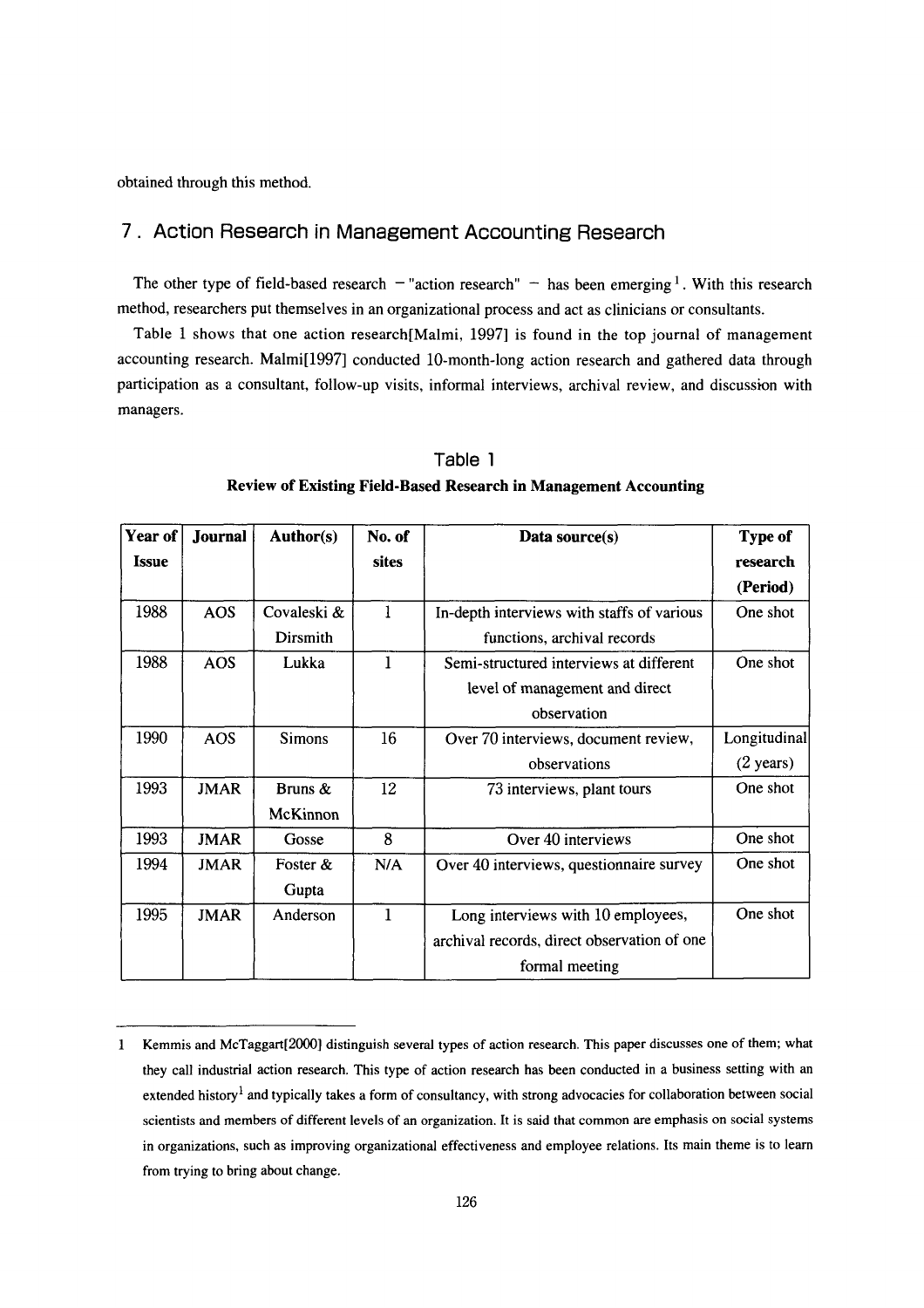Action Research in Management Accounting:A Review of Field-Based Research Methods (KATO and YASUKATA and MIYA)

| 1996 | <b>MAR</b> | Cooper          | 19             | Simultaneous interviews with numerous     | One shot            |
|------|------------|-----------------|----------------|-------------------------------------------|---------------------|
|      |            |                 |                | managers in one room in each firm,        |                     |
|      |            |                 |                | in-depth interviews with 3-5 managers in  |                     |
|      |            |                 |                | each firm                                 |                     |
| 1997 | <b>MAR</b> | Malmi           | $\mathbf{1}$   | Participation as a consultant, follow-up  | Action              |
|      |            |                 |                | visits, informal interviews, archival     | research            |
|      |            |                 |                | review, discussion with managers          | $(10$ months)       |
| 1999 | <b>AOS</b> | Anderson &      | $\overline{2}$ | Survey, 236 interviews (for content       | One shot            |
|      |            | Young           |                | analysis)                                 |                     |
| 2001 | AOS        | Briers & Chua   | 1              | 91 interviews, attending 43 formal        | Longitudinal        |
|      |            |                 |                | meetings, 137 days of informal            | $(6 \text{ years})$ |
|      |            |                 |                | partici pant observations, internal       |                     |
|      |            |                 |                | documents, public archives                |                     |
| 2001 | <b>AOS</b> | Nandhakumar     | 1              | Participatory observation as a full-time  | Longitudinal        |
|      |            | & Jones         |                | employee, notes of team meetings and      | $(6$ months)        |
|      |            |                 |                | discussions                               |                     |
| 2001 | <b>AOS</b> | Johanson et al. | 3              | 43 Interviews, documents                  | One shot            |
| 2001 | AOS        | Uddin &         | 1              | Interviews, Participatory observations as | Longitudinal        |
|      |            | Hopper          |                | a worker, documents, newspapers           | (7 months)          |
| 2001 | <b>MAR</b> | Lind            | $\mathbf{1}$   | 76 Interviews, observations, attending    | Longitudinal        |
|      |            |                 |                | meetings, discussion with operators,      | $(30$ months)       |
|      |            |                 |                | documentations                            |                     |

AOS: Accounting, Organizations and Society JMAR: Journal of Management Accounting Research MAR: Management Accounting Research

Kato[1997, 1999], for another instance, conducted the action research at an Italian auto parts manufacturing company. He and his colleagues participated in the organization as consultants for over four years and collaborated with the company on launching company-wide TCM implementation project. Kato[1999] found that the implementation of TCM was affected by some factors; organizational history of M&A and divisional autonomy which had stemmed from the M&A history. The others reported that implementation of TCM facilitated the organizational learning[Iwabuchi, 1999] and knowledge creation[lto,1999]. These studies indicate the dynamics that an accounting system works in the organizational context and an implementation of new accounting system affects it.

 Generally speaking, researchers' profound participation in the organizational program is indispensable in action research. They often are expected to act as clinicians or consultants to a certain degree to solve the problem the organization is suffering from. In this sense, researchers' role in action research is defined as clinicians or consultants. It follows that the researchers are deeply involved in the implementation process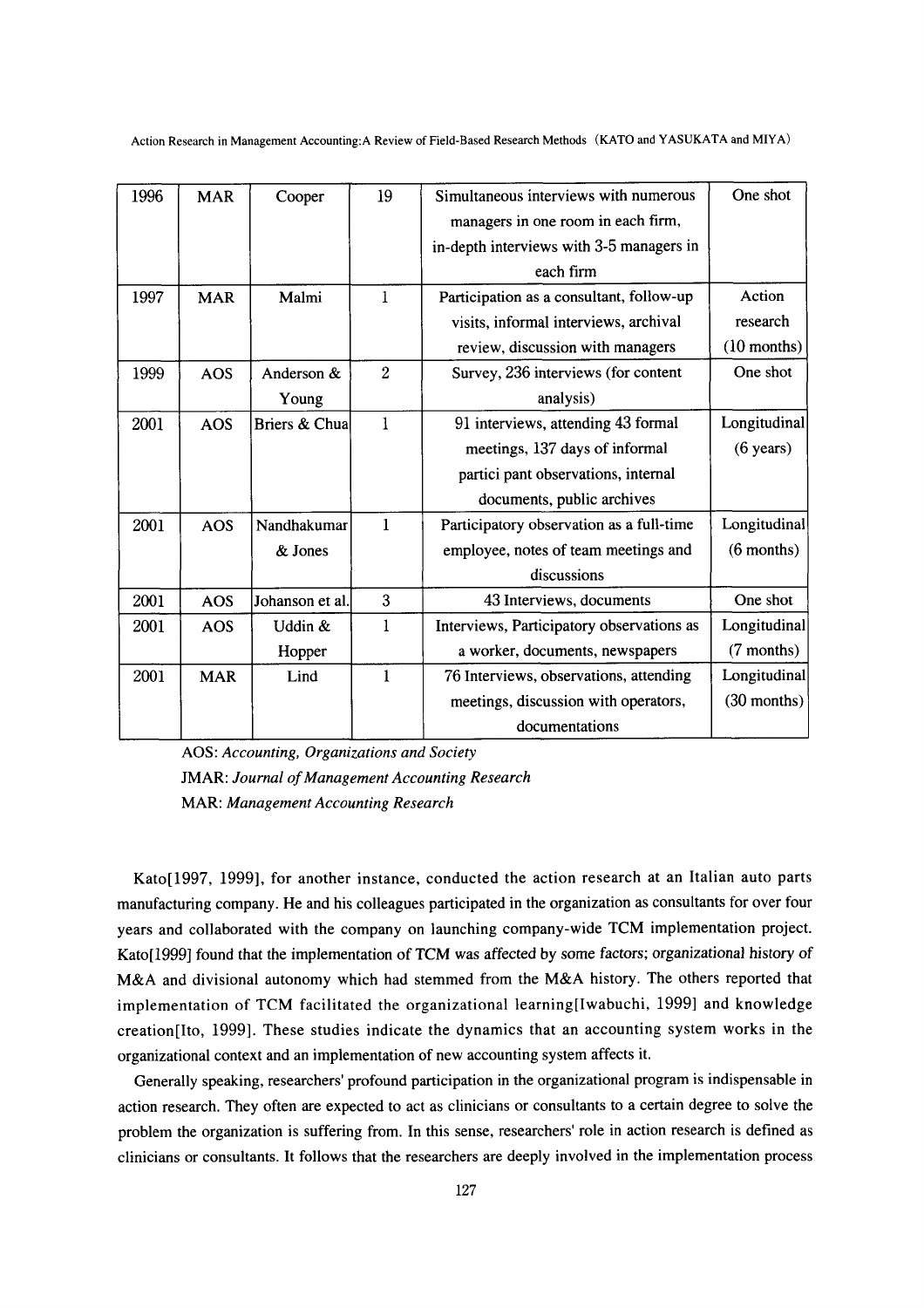of management accounting systems.

 Once researchers are recognized as clinicians in the organization, there is great possibility that they curry out the action research in an experimental way especially when they desire to test their tentative ideas or hypotheses that may solve the problem. This implies that the action research proceeds in the way that researchers directly influence the organizational process and then observe the consequences, while the longitudinal case study proceeds in the way that researchers wait until what is worth being observed occurs and then observe it. In short, data gathering in action research is intentionally, and artificially planned, but data gathering in longitudinal case study is not.

It is unique to action research that researchers can take an initiative in implementing the management accounting system and directly observe what is happening before the implementation. Therefore, only this type of research brings to researchers the opportunities to compare the organizational conditions before and after the implementation of management accounting system. This comparability contributes to increase the opportunities to study cause and effect relationship. It can be observable how the implementation of management accounting systems affects the organizational change following.

 This method also lets researchers have an access to what no one but the person concerned sees, feels, experiences, understands, and realize, since they are deeply committed to the organizational process. Many aspects of organizational context are assimilated into researchers through their commitment to the organizational program. They could directly see conflicts or power politics in the organization, There is even some possibility that researchers get involved in them. This would be a great surprise and opportunity for researchers to find which dimension of the organizational context is of critical significance in which management accounting system actually works.

 As a logical consequence, commitment to the organizational program brings researchers more opportunities to study management accounting systems in actual organizational settings.

## 8,Data characteristics of action research

#### **Objectivity**

 Action research is a research method in which researchers are committed to solving the organizational problem. Acting like clinicians or consultants, they intentionally or artificially influence the organizational settings. However, if different researchers with different academic knowledge were engaged in the same organizational program, they would infiuence the organizational process in different ways. The same results or findings would hardly be obtained. In this sense, this results in low objectivity of study.

#### **Sensitivity**

Deep involvement in the organizational process, however, brings the high sensitivity to the research. The action research is said to be a form of "insider research"[Kemmis and McTaggart, 2000, p.590]. Researchers see themselves, their understandings, their practices, and the organizational settings in which they practice from the perspective of insiders, who see these things in an intimate, even "natural" way that may be subject to the insider perspective. Because only insiders have an access to insider knowledge, getting involved in the organizational process through action research is the only way to be an insider.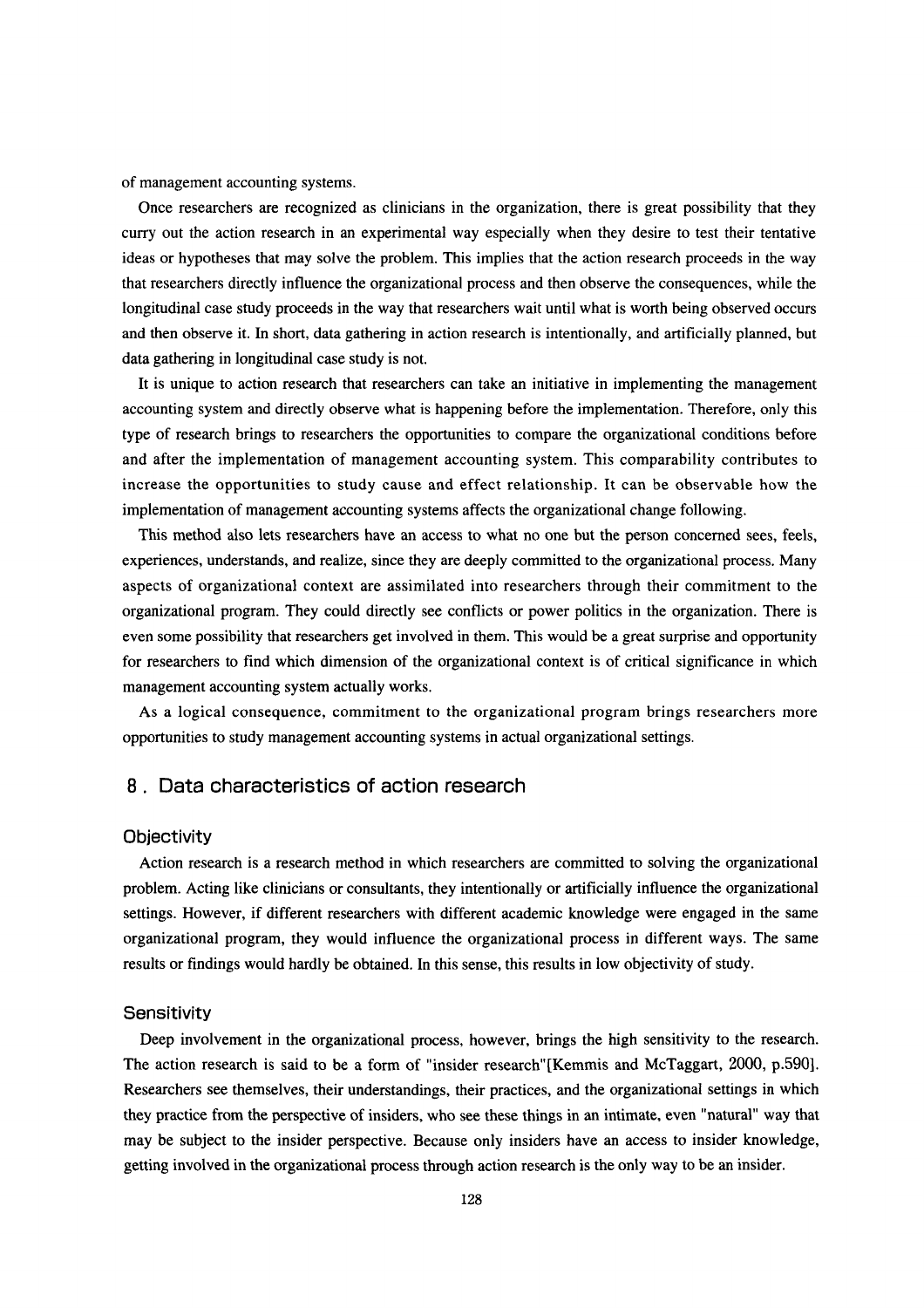Action Research in Management Accounting: A Review of Field-Based Research Methods (KATO and YASUKATA and MIYA)

Researchers as insiders become sensitized to the data such as words and behaviors of organizational members in collaboration with them. Researchers' experience and knowledge of the organizational culture, values, and politics are what sensitizes the researchers to significant problems and issues in the data and allows him or her to alternatively explain and to recognize properties and dimensions of emergent concepts from the field work[Strauss and Corbin, 1998, p.58].

#### Credibility of data

Data credibility could also be enhanced in the action research. Being deliberately planned by researchers, the implementation process of an accounting system is observed from the beginning of project launching. What they observe, namely, data are the processes and consequences of their action. Factors are clarified that facilitate or obstruct the implementation process.

Researchers' role as clinicians or consultants contributes to the credibility of data. Once intimate collaborative relationship is established, researchers gain more opportunities to have an access to the internal archives or documents, or what actually happens in the organization which will always be concealed from outsiders.

## 9. Summary and Conclusion

This paper has focused on the three types of field-based research method and discussed the data characteristics of each method. Table 2 shows the summary of data characteristics. Action research provides the highest sensitivity among three methods due to researchers' deep involvement in the organizational process. The credibility of data could be enhanced in the action research depending upon the collaborative relationship between researchers and organizational members. The objectivity of the action research is the lowest because of researchers' involvement in the organizational process and the inability to achieve a certain degree of distance from the research material.

| Data Characteristics of Each Method |                     |                         |                        |  |
|-------------------------------------|---------------------|-------------------------|------------------------|--|
|                                     | One-shot case study | Longitudinal case study | <b>Action research</b> |  |
| <b>Objectivity</b>                  | High                | Moderate to high        | Low                    |  |
| <b>Sensitivity</b>                  | Low                 | Moderate to high        | High                   |  |
| <b>Credibility of data</b>          | Low                 | Moderate                | Low to high            |  |

| Table 2                                    |
|--------------------------------------------|
| <b>Data Characteristics of Each Method</b> |

The difference of data characteristics of each method mainly stems from the researchers' role in the organizations. A researcher's role is quite different in action research compared with that in the other methods. Researchers conducting action research are characterized as clinicians or consultants in organizations, while those who perform one-shot case study or longitudinal case study are recognized as interviewers or observers. This researchers' role as a clinician brings the opportunities to experiment the tentative ideas that may solve the organizational problem in the form of consultation. Thus, researchers are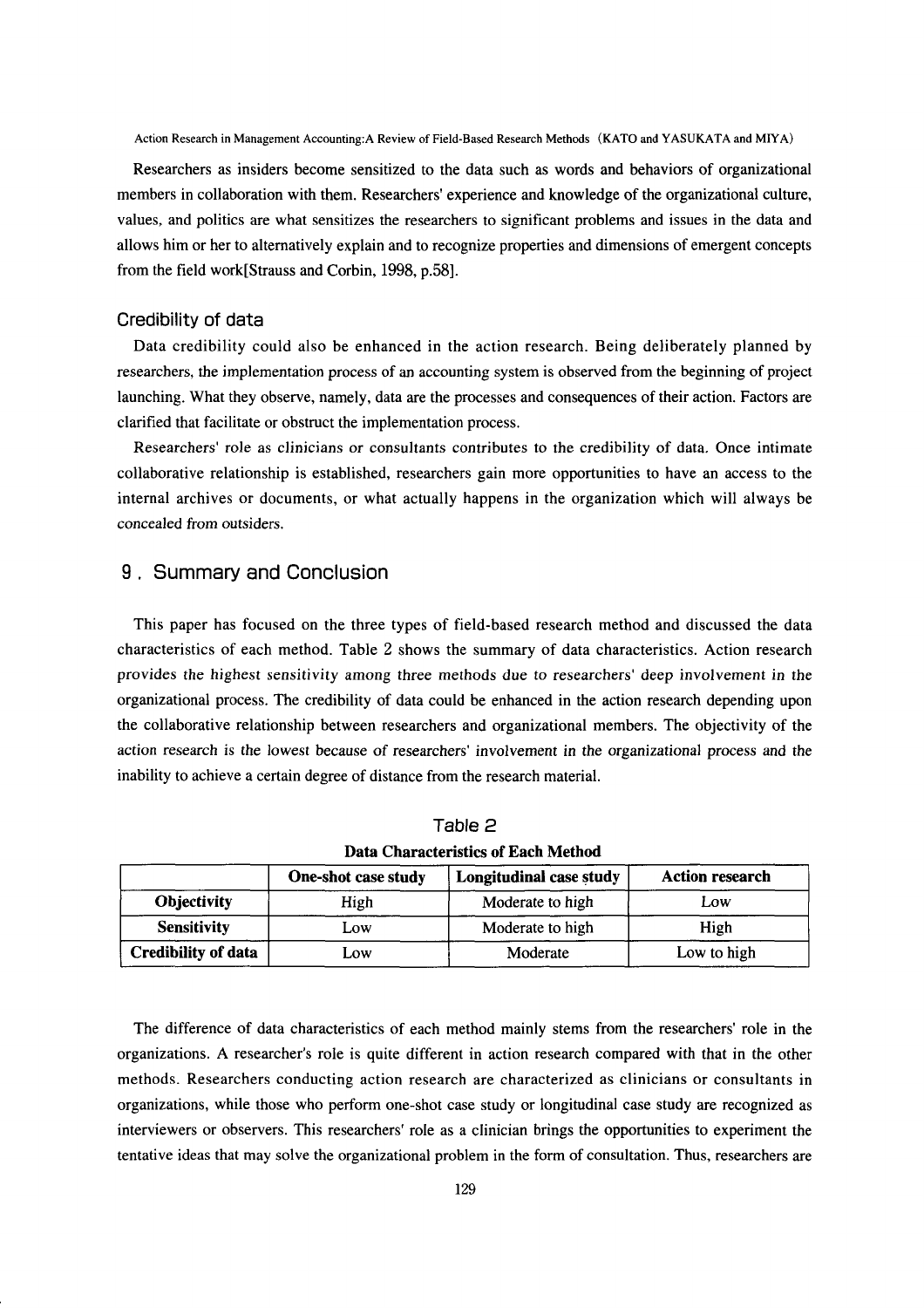deeply involved in the organizational issue in process. This also provides the opportunities for real-time observation of the implementation process. Table 3 summarizes the features of each method.

|                                                            | <b>One-shot case study</b>  | Longitudinal case study                   | <b>Action research</b> |
|------------------------------------------------------------|-----------------------------|-------------------------------------------|------------------------|
| Researchers' role                                          | Interviewer                 | Interviewer and<br>participatory observer | Clinician              |
| <b>Real-time</b><br><b>Observation</b>                     | Extremely low to low        | Moderate to high                          | High                   |
| Researchers'<br>involvement in<br>system<br>implementation | <b>Extremely low to low</b> | Low                                       | High                   |
| <b>Opportunity of</b><br>experiment (do<br>the change)     | Extremely low to low        | Low                                       | High                   |

 TabIe 3 Comparison among Field-Based Management Accounting Studies

 Action research has not been a major research method in management accounting research. This is probably because the objectivity cannot be attained; researchers have difficulty in entering the research site as a clinician; they have to make much more efforts to implement a management accounting system than just to observe it.

In either one-shot case studies or longitudinal case studies, researchers do not engage themselves in the implementation of management accounting system. However, studies of this kind do not inform researchers well on the organizational settings in which the management accounting systems actually work.

 In the action research, researchers put themselves in the organizational process as clinicians or consultants. There is great possibility that it provides researchers with a wealth of opportunities to directly observe the organizational phenomena. What is more, this method enables them to carry out some experiments on the real organization with their ideas or hypotheses. It is indispensable that researchers can affect the management accounting systems used in the organization and observe the consequences as a result of their action.

 Thus, action research seems to be a prospective research method especially when researchers desire to clarify the dynamic aspect of implementation of management accounting systems; how organizational settings affect the implementation process and how implementation affects the organizational settings. It enables researchers to position themselves in the organizational phenomena and directly observe them.

 This paper emphasizes on the potentials of action research. However, the actual befits of action research are still unclear. To emphasize the benefit of action research, it is necessary to indicate the unique research findings derived from action research. Not to mention that we ourselves have to prove action research to be beneficial by using this research method and making unique findings which cannot be obtained through other methods.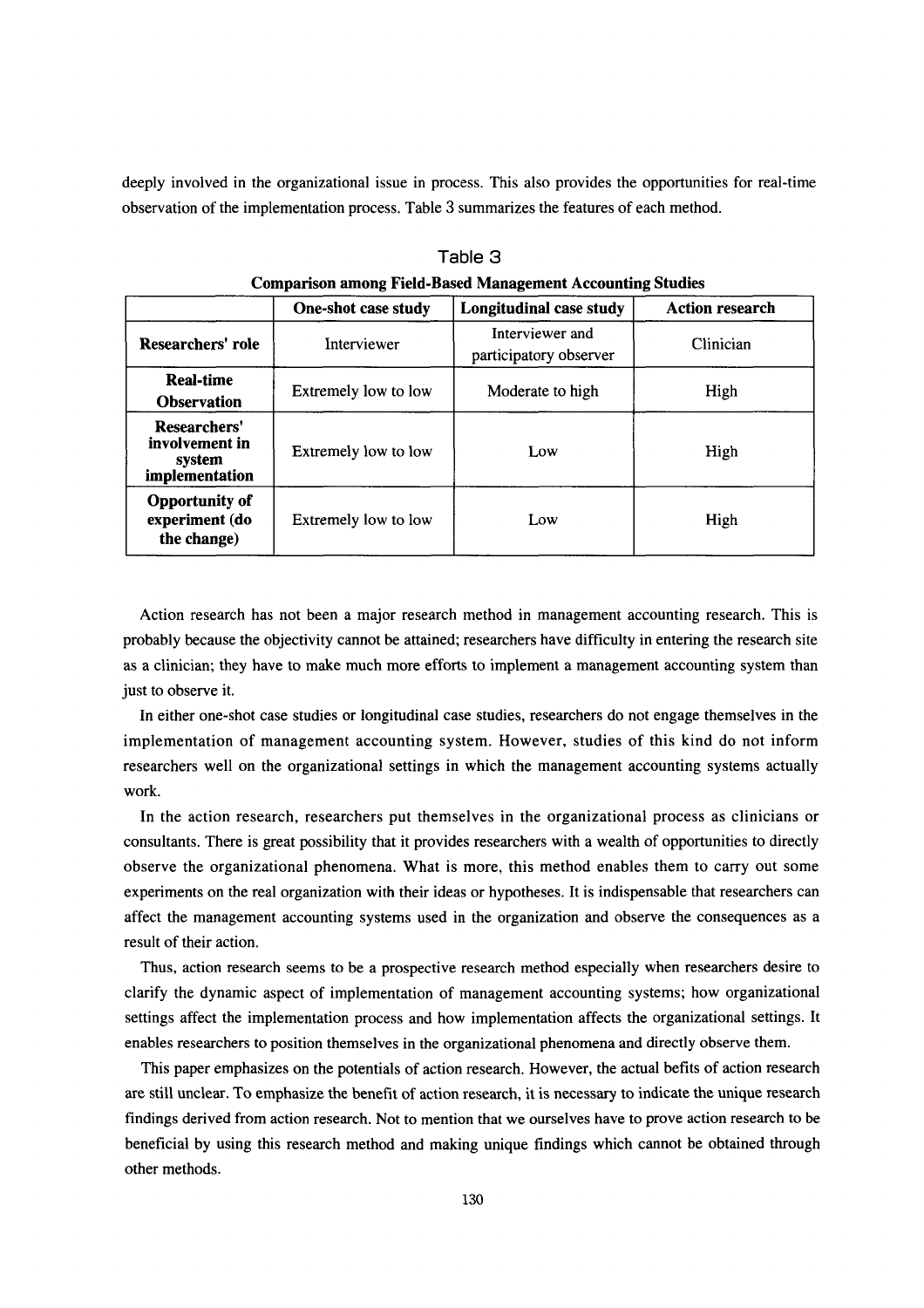Action Research in Management Accounting: A Review of Field-Based Research Methods (KATO and YASUKATA and MIYA)

References

- Anderson, S. W. [1995], "A Framework for Assessing Cost Management System Change: The Case Study of Activity Based Costing Implementation at General Motors, 1986-1993", Journal Of Management Accounting Research, Vol.7, pp.1-51.
- Anderson, S. W. and Young, S. M. [1999], "The Impact of Contextual and Process Factors on the Evaluation of Activity-based Costing Systems", Accounting, Organizations and Society, Vol.24, pp.525-559.
- Barley, S.[1990], "Images of Imaging; Notes on Doing Longitudinal Fieldwork", Organization Science, Vol.1, No.3, pp.220-247.
- Briersk M., and Chua. W. F.[2001], "The Role of Actor-networks and Boundary Objects in Management Accounting Change: A Field Study of an Implementation of Activity-based Consting", Accounting Organizations and Society, Vol. 26, pp.237-269.
- Cooper, R.[1996], "Costing Techniques to Support Corporate Strategy: Evidence from Japan", Management Accounting Research, Vol.7, pp.219-246.
- Cooper, R. and Turney, B.B.[1990], "Internal Focused Activity-Based Cost Systems", in Kaplan, R. S. (ed) , Measures for Manufacturing Excellence, Boston: Harvard Business School Press, pp.291-308.
- Covaleski, M. A. and Dirmisth, M. W. [1988], "The Use of Budgetary Symbols in the Political Arena: An Historically Informed Field Study", Accounting, Organizations and Society, Vol.13, pp.1-24.
- Eisenhardt, K.[1989], "Building Theories from Case Study Research", Academy of Management Review, Vol.14, No.4, pp.532-550.
- Foster, G. and Gupta, M. [1990], "Activity Accounting: An Electronics Industry Implementation", in Kaplan, R. S. (ed), Measures for Manufacturing Excellence, Boston: Harvard Business School Press, pp.225-268.
- Foster, G. and Gupta, M.[1994], "Marketing, Cost Management and Management Accounting", Journal of Management Accounting Research, Vol.6, pp.43-77.
- Geertz, C.[1973], "The Interpretation of Culture"
- Gosse, D. I.[1993], "Cost Accounting's Role in Computer-Integrated Manufacturing An Empirical Field Study", Journal of Management Accounting Research, Vol.5, pp.159-179.
- Johnason, U., Martensson, M., and Skoog, M.[2001], "Mobilizing Change through the Management Control of Intangibles", Accounting, Organizations and Society, Vol.26, No.7/8, pp.715-733.
- Ito, Y.[1999], "The possibilities and Difficulties of Transferring Japanese Knowledge-Creating Process to Foreign Companies: A Field Study on the Target Cost/Target Profit Project in an Italian Firm", Kokumin-Keizai Zasshi (Journal of Economics and Business Administration) Kobe-university, Vol.179, No.2, pp.13-30. (in Japanese)
- Iwabuchi, Y.[1997], "Progress of Organizational Learning led by Strategic Cost Management: Lessons form the Case Study of Rotating Machines Division in Magneti Marelli", Kokumin-Keizai Zasshi (Journal of Economics and Business Administration) Kobe-university, Vol.175, No.6, pp.71-91. (in Japanese)
- Kato, Y.[1990a], "Target Costing (Genka-Kikaku) and Managerial Accounting: A Case Study of Matsushita Electric Works", Kokumin-Keizai Zasshi (Journal of Economics and Business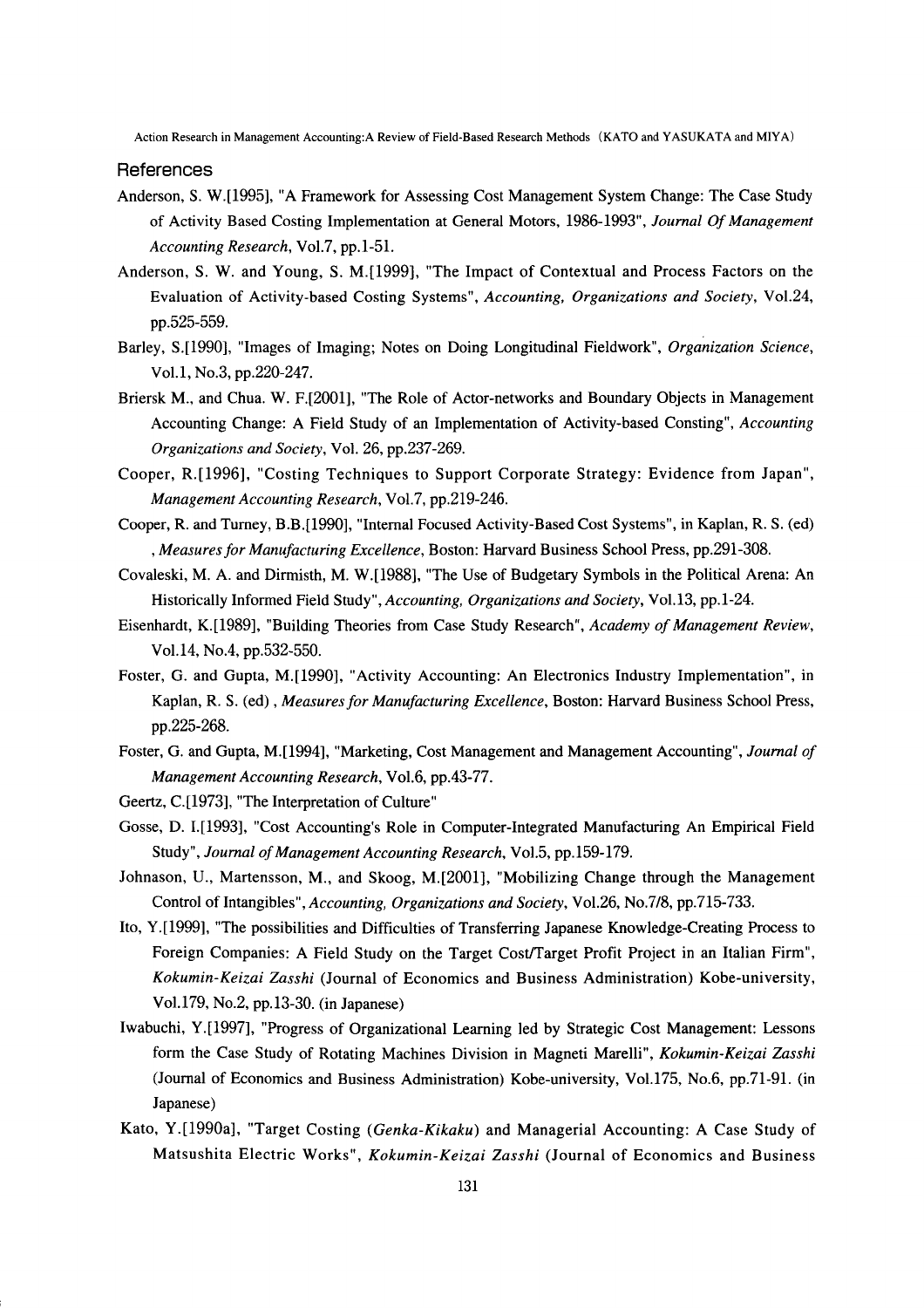Administration) Kobe-university, Vol.162, No.2, pp.15-35. (in Japanese)

- Kato, Y.[1990b], "The Development of Target Costing (Genka-Kikaku): Activities at Daihatsu Motors", Kaikei, Vol.138, No.4, pp.46-63. (in Japanese)
- Kato, Y.[1993], "Organizational Innovation, Corporate Philosophy, and Product Development: A Case Research of Nissan", Kenkyu Nenpo (Kobe University) XXXIX, pp.101-190. (in Japanese)
- Kato, Y.[1997], "Transferring Target Cost Management into a European Company: A Preliminary Analysis", Kokumin-Keizai Zasshi (Journal of Economics and Business Administration) Kobeuniversity, Vol.175, No.6, pp.29-47. (in Japanese)
- Kato, Y.[1999], "Headquarters-Division relationships and Their Impact on Target Cost Management Implementation:ACase of the Electronics Systems Division of Magneti Marelli, S. P. A.", Kokumin- Keizai Zasshi (Journal of Economics and Business Administration) Kobe-university, Vol.179, No.2, pp.61-83.(in Japanese)
- Kaplan, R. S. (eds)[1990], Measures for Manufacturing Excellence, Boston: Harvard Business School Press.
- Kaplan, R. S.[1998], "Innovation Action Research: Creating New Management Theory and Practice", Journal of Management Accounting Research, Vol.10, pp.89-118.
- Kemmis, S. and McTaggart, R.[2000], "Participatory Action Research", in Denzin, N. K. and Lincoln, Y. S. (eds), Handbook of Quantitative Research; Second Edition, Thousand Oaks, Sage Publications, Inc, pp.567-605,
- Kwon, T. H. and Zumd, R. W.[1987],"Unifying the Fragmented Models of Information Systems Implementation", in Boland, R. J. and Hirscheim, R. (eds), Critical Issues in Information Systems Research, New York, John Wiley.
- Leonard-Barton, D.[1990], "A Dual Methodology for Case Studies: Synergistic Use of a Longitudinal Single Site With Replicated Multiple Site", Organizational Science, Vol.1, No.3, pp.248-266.
- Lind, J. "Control in World Class Manufacturing: A Longitudinal Study", Management Accounting  $Research$ , Vol.12, pp.41-74.
- Locke, K.[2001], Grounded Theory in Management Research, London: Sage Publications.
- Lukka, K.[1988], "Budgetary Biasing in Organizations: Theoretical Framework and Empirical evidence", Accounting, Organizations and Society, VoL13, No.3, pp.281-301.
- Malmi, T.[1997], "Towards Explaining Activity-Based Costing Failure: Accounting and Control in A Decentralized Organization", Management Accounting Research, Vol.8, pp.459-480.
- Nandhakuman, J. and Jones, M.[2001], "Accounting for time: managing time in project-besed teamworking", Accounting Organizations and Society, Vol. 26, pp.193-214.
- Okano, H.[1999], "Target Costing as a Human Resource Management: Management by Objective at Magneti Marelli", Kokumin-Keizai Zasshi (Journal of Economics and Business Administration) Kobe-university, VoL l79, No.2, pp.31-45.(in Japanese)
- Shields, M. D.[1997], "Research in Management Accounting by North Americans in the 1990s", Journal of Management Accounting Research, Vol.9, pp.3-61.
- Shimizu, N.[1999], "The Difficulties on Transfer of Target Cost Management into Foreign Countries: A Case of Value Engineering in Magneti Marelli, S. P. A.", Kokumin-Keizai Zasshi (Journal of